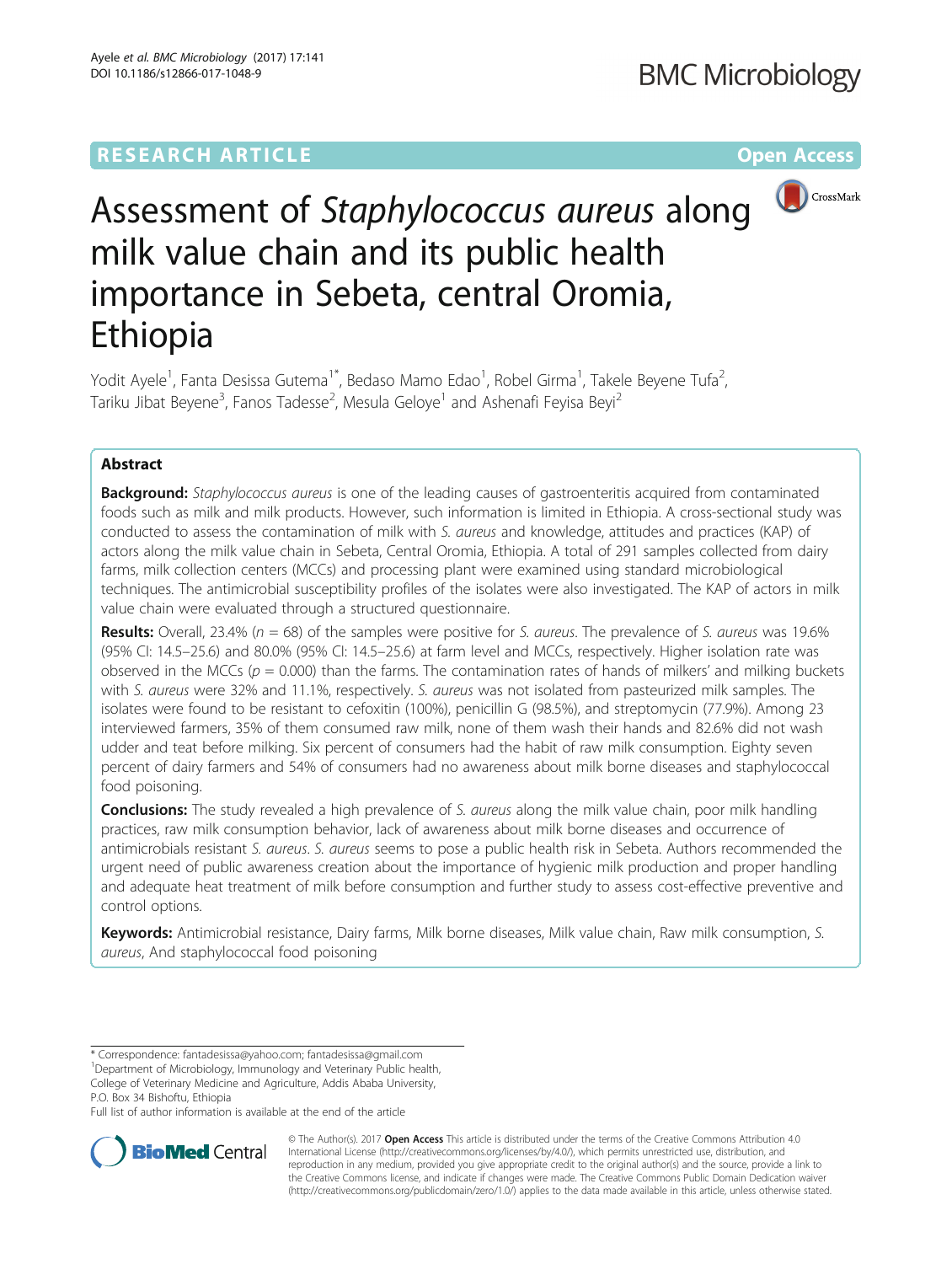# Background

Foodborne diseases are among the most widespread public health problems globally. Food normally becomes a potential source of human infection due to contamination during production, collection, transportation and preparation or during processing [\[1](#page-6-0)]. Globally, foodborne illinesses are responsible for an estimated 600 million cases and 420,000 deaths [[2\]](#page-6-0). Among bacteria predominantly incriminated as causes of foodborne diseases, S. aureus is one of the leading cause of gastroenteritis, which results from the consumption of food contaminated by staphylococcal enterotoxins [\[3](#page-6-0)]. Staphylococcal food poisoning (SFP) is one of the common causes of the foodborne illnesses in many parts of the world. In united states, it was estimated that 240,000 cases of SFP occur each year leading to hospitalization in 1000 cases and death of six people [\[4](#page-6-0)]. Similarly, 386 outbreaks in Europe were due to SFP [[5\]](#page-6-0). In France, 300 [[6\]](#page-6-0) and in Japan 13,420 [\[7](#page-6-0)] cases of food borne outbreak were also reported to be due to SFP. Developing countries bear most of food borne diseases including SFP even though there are no reliable estimates [[8\]](#page-6-0).

Staphylococcus aureus starts to produce the enterotoxin when the population density in milk reaches about  $10^{6.5}$  cfu/ml [\[9](#page-6-0)]. Enterotoxin producing S. *aureus* are dangerous and harmful for the human health, and about 50% of the strains of this pathogen are able to produce enterotoxins that are able to cause food poisoning [\[10](#page-6-0)]. A small amount of staphylococcal enterotoxin, ranging from 100 to 200 ng, can cause illness [[11\]](#page-6-0).

Milk is highly vulnerable to bacterial contamination, because it supports the growth and multiplication of pathogenic organisms leading to food spoilage, foodborne infection and poisoning [[12](#page-6-0)]. Although pasteurization or boiling of milk is likely to destroy all pathogens including S. aureus, public health concern arises when either milk is consumed raw or pasteurization is not efficient [\[13\]](#page-6-0). Consumption of raw milk and raw milk products including cheese, cream, butter and yoghurt is common in sub-Saharan Africa including Ethiopia [\[14](#page-6-0)]. In Ethiopia, moreover, production and consumption of raw milk and various dairy products often takes place under unsatisfactory hygiene conditions [[15](#page-6-0)]. As a result, the possibility of SFP due to the consumption of dairy products is highly likely [[11](#page-6-0), [16](#page-6-0)]. Studies conducted in Ethiopia have indicated the occurrence of S. aureus in milk at various points of milk value chain that might be attributed to contamination from mastitic cow, cross-contamination with contaminated milk from infected farm at collection centers, poor handling practices and use of unhygienic equipment [[17](#page-6-0), [18](#page-6-0)]. In a previous study, S. *aureus* was identified as a main cause of mastitis in cows in Sebeta, one of the milk shed areas near to Addis Ababa [\[17\]](#page-6-0). However, a study about the occurrence of this pathogen along milk value chain at each critical point is absent. To fill the information gap, we assessed the occurrence of S. aureus and the antimicrobial sensitivity patterns of the isolates. Besides, the knowledge, attitudes and practices (KAP) of actors along the milk value chain were investigated.

# **Methods**

# Study area and study population

The study was conducted in Sebeta town South West Showa Sebeta district from November 2014 to March 2015. The town is separate district, located in the Oromia Special Zone surrounding Finfinne (Addis Ababa) of the Oromia Region. Sebeta town is located 24 km south west of Addis Ababa at a geographical coordinate of 8°55′N 38° 37′E latitude and 8.917 °N 38.617 °E longitude and an altitude of 2780 meters above sea level. Majority of the dairy farms in the area are kept under small holder intensive farms and animal products, especially dairy products, play a headstone role in household food security both by direct consumption and purchasing of other food items in the area (CSA, 2011). It has an estimated total human population of 49,331of which 24,356 were males and 24,975 were females [\[19](#page-6-0)]. There is only one private commercial dairy farm and processing plant that produces milk. The plant also collects milk from nearby smallholder dairy farmers. The plant collects and process about 6300 L milk on average daily. There are no government owned dairy farms and all the farms were owned by smallholder dairy farmers [[16](#page-6-0)].

# Sample size and sampling

Milk samples were taken from individual cows, milk collection centers (MCCs) and processing plant and swab samples were taken from milking buckets and milker's hands. The samples were assumed to represent the critical points along the milk value chain. The samples were collected and processed during 1 December - 30 April, 2015. About 15 samples were collected per week. The number of cows included in our study was determined using the recommended formula [\[20](#page-6-0)] assuming 95% level of confidence (CL), 5% desired level of precision and expected prevalence of 16% [[21](#page-6-0)]. Accordingly, 209 milk samples were collected from individual cows. The dairy cows were randomly selected from 23 dairy farms. Four MCCs were also randomly selected and labeled from the total of 19 MCCs from which 20 milk samples were collected proportionally according to the number of bulk tanks.

Ten pasteurized milk samples were taken from the milk processing plant. In addition, 52 swab samples from 27 milker's hand and from 25 milk buckets were collected. Overall, 291 samples were included in the study to isolate and identify S. aureus. In addition, a total of 110 actors in the milk value chain comprising of 23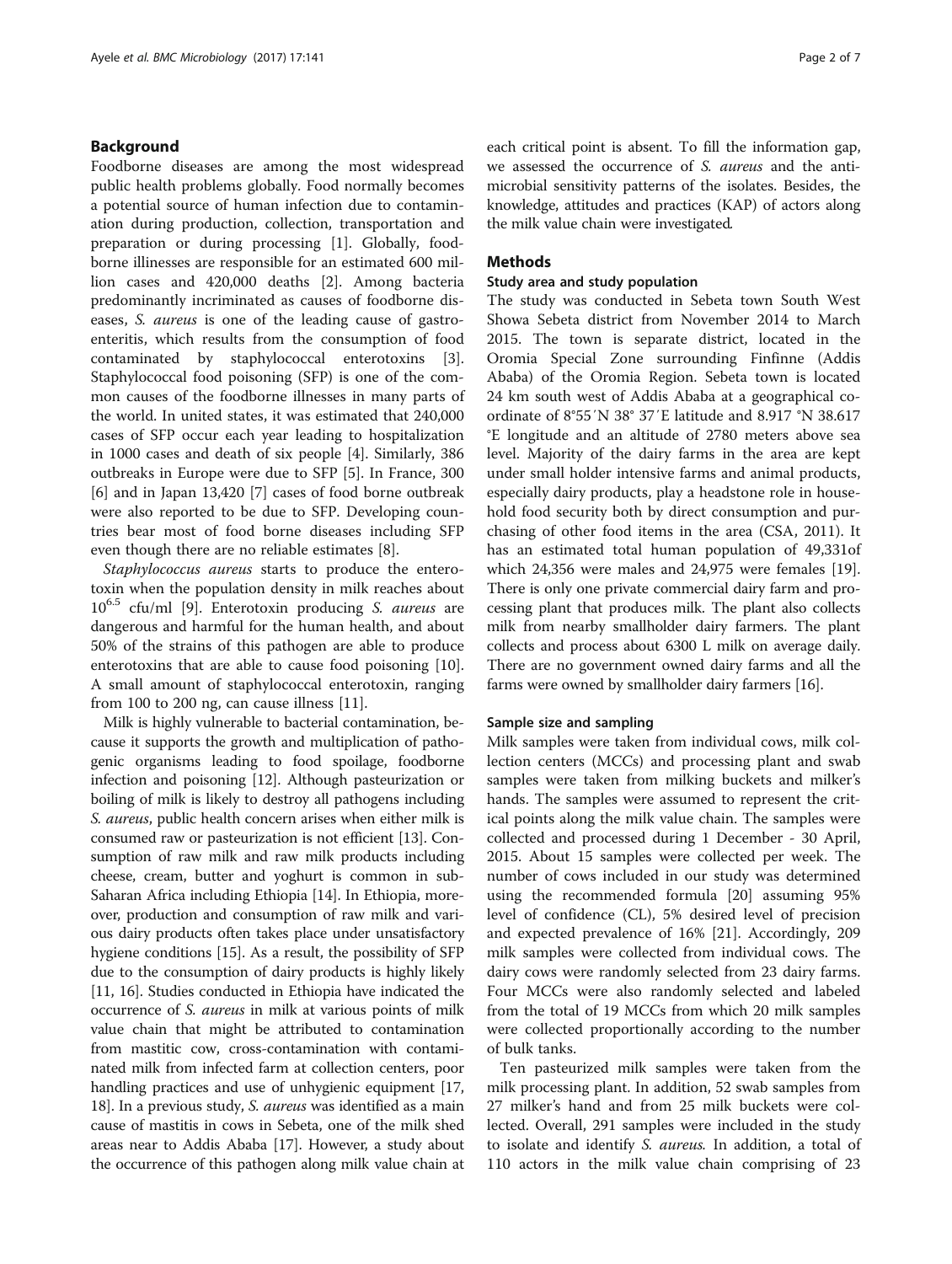dairy farm owners, 1 processing plant worker, 19 milk collectors, 17 hotel/cafe workers and 50 consumers were included in the study. Written consent of the participants were solicited and obtained. The research was conducted after the proposal was presented and approved by the ethical clearance committee of the college.

# Isolation and identification

Cow's udder and teats were first cleaned with soap and dried using clean towels and then the teats were disinfected with 70% alcohol before sampling. The fore strip milk was discarded and composite milk samples (10 ml) were taken from each cow. Swabs from hands of the milking personnel and milking bucket were collected using sterile, cotton-tipped swabs. After agitating the bulk tank milk, sample was taken from the top of bulk milk using a sanitized dipper from MCCs. Pasteurized milk was purchased from the milk processing plant. Milk samples (10 ml) from individual cows, milk samples from collection centers (10 ml), and 10 packs of pasteurized milk form processing plants were transported to the Microbiology Laboratory of College of Veterinary Medicine and Agriculture of Addis Ababa University, Bishoftu by keeping in icebox containing ice packs. Upon arrival, the collected samples were immediately stored at 4 °C for a maximum of 24 h until culturing the next day.

The bacteriological culture was performed following the standard microbiological technique [[22\]](#page-6-0). A loopful of milk sample using inoculating needle was streaked on sterile 5% sheep blood agar (Oxoid, UK) and swab samples were streaked on blood agar media using cotton applicator and the plates were incubated aerobically at 37 °C and examined after 24–48 h of incubation. The colonies were identified based on morphological characteristics, hemolytic pattern and Gram's staining reaction. The representative colonies which were positive for Gram's staining and typical grapes like structure under microscope were further sub-cultured on nutrient agar plates (Oxoid, UK) and incubated at 37 °C for 24 h. pure colonies were preserved and maintained on nutrient slants for further characterization of the isolates. Eventually, identification of the agent was done based on biochemical tests such as catalase, coagulase, mannitol salt agar and purple agar base tests. Samples were considered positive for S. aureus when the isolates were catalase and coagulase positive and showed fermentation of mannitol and maltose (strong yellow discoloration of both media).

# Antimicrobial susceptibility test

Antimicrobial susceptibility testing of isolates was performed using the disk diffusion method on Muller-Hinton agar plates as recommended by national committee for clinical laboratory standards [\[23\]](#page-6-0). A single

colony was selected and emulsified in 3 ml sterile normal saline solution in a sterile test tube. The turbidity of the suspension was then adjusted to the density of a barium chloride standard (0.5 McFarland) in order to standardize the size of inoculum. A sterile cotton swab was dipped into the standardized suspension of the bacterial culture, squeezed against the sides of the test tube to remove the excess fluid and inoculated into Mueller-Hinton agar and allowed to dry the flood. Thereafter, antimicrobial discs [vancomycin [30 μg], penicillin G [10 IU], tetracycline [30 μg], sulphamethoxazoletrimethoprim [25 μg], ciprofloxacin [5 μg], nalidixic acid [30 μg], amoxicillin [10 μg], cefoxitin [30 μg], erythromycin [15 μg], and streptomycin [10 μg]] were placed on the agar with forceps and gently pressed down to ensure contact. The plates were then allowed to stand for 30 min for diffusion of active substance of the agents.

Plates were inverted and incubated at 35-37 °C for 24 h. An inhibition zone diameter of each antimicrobial was then measured and interpreted as 'resistant', 'intermediate,' and 'sensitive' by comparing with recorded diameters of a control organism, ATCC25923 [[24](#page-6-0)].

# Questionnaire survey

A pre-tested structured questionnaire was used to assess the knowledge, attitude and practices of study participants related to handling and consumption of milk in the study area. A total of 110 actors in the milk value chains were interviewed.

# Data management and analysis

Data were entered into excel spread sheet and analyzed using SPSS statistical software version 20. Frequency tables were used to present the data. Chi-square test, Fischer's exact test and descriptive statistics were used to analyze the data. The significance level was set at  $\alpha = 0.05$ .

# Results

# Prevalence of S. aureus

Among 291 samples examined, 23.4% (68) were positive. Of this, 19.6% (95% CI: 14.5–25.6%, 41/209) and 80.0% (95%CI: 56.3–94.3%, 16/20) were positive for S. aureus at farm and milk collection centers level, respectively. But, S. aureus was not isolated from any of the pasteurized milk samples taken from the processing plant. Among the four MCCs, high contamination rate (100%) was observed at milk collection centers labeled as 3 and 7. There was statistically a significant difference in the isolation rate among the milk collection centers ( $P < 0.05$ ) (Table [1](#page-3-0)). The study has also showed relatively a higher contamination rate of *S. aureus* at MCCs than farm. There was statistically a significant variation ( $P < 0.05$ ).

S. *aureus* was found in 32% ( $n = 8$ ) of the total 25 swab samples taken from the hands of milkers. In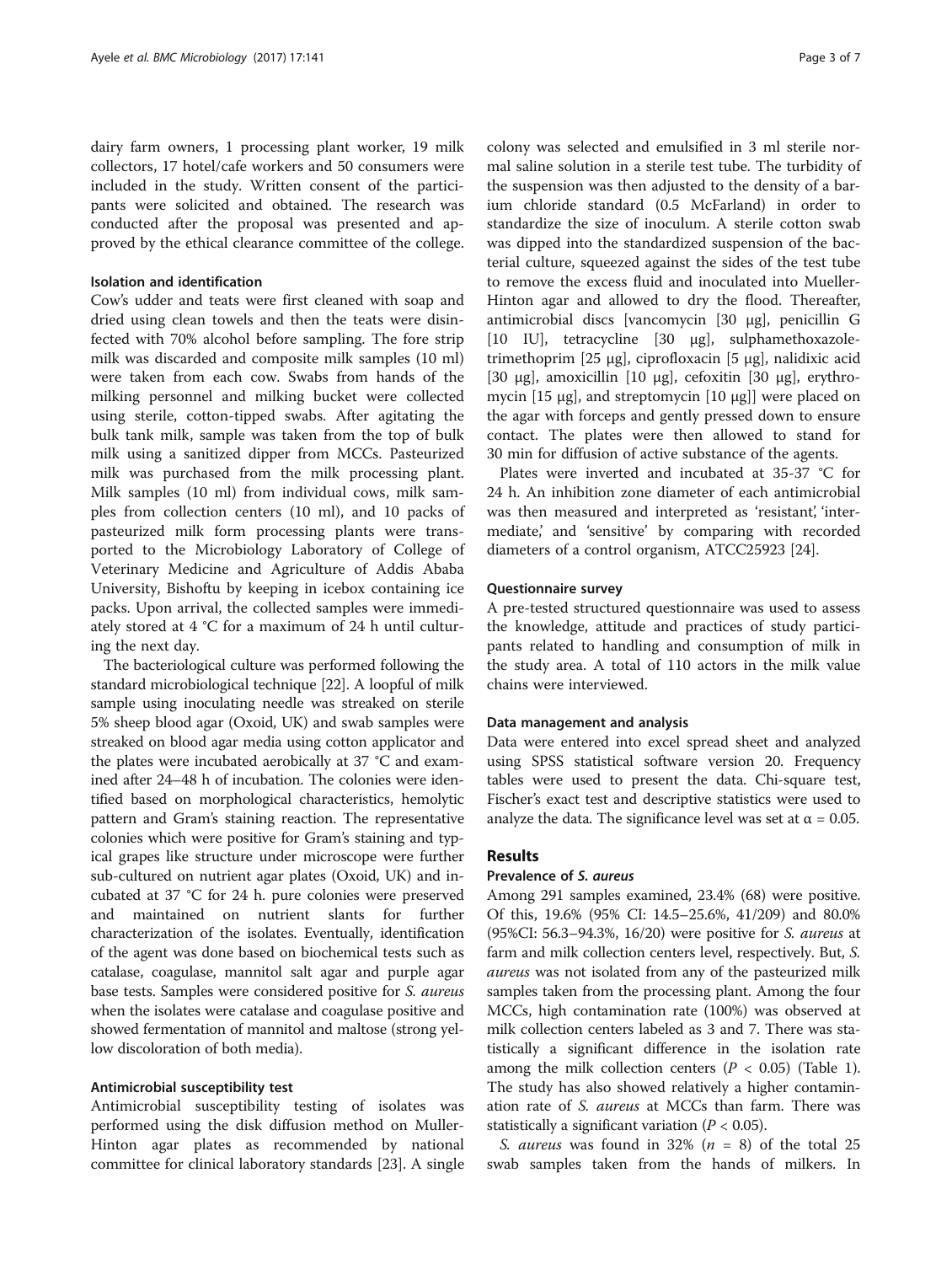<span id="page-3-0"></span>Table 1 Prevalence of S. aureus in four milk collection centers in Sebeta, central Oromia, Ethiopia

| Milk collection<br>centers | No. of examined<br>samples | No. of positive<br>samples (%) | $P$ -value |  |  |
|----------------------------|----------------------------|--------------------------------|------------|--|--|
| Center 2                   | 4                          | 2(50)                          | < 0.05     |  |  |
| Center 3                   | ζ                          | 3(100)                         |            |  |  |
| Center 5                   | 6                          | 4(66.7)                        |            |  |  |
| Center 7                   |                            | 7(100)                         |            |  |  |
| Total                      | 20                         | 16 (80)                        |            |  |  |

addition, among the 27 milking bucket swab samples, 11.1% ( $n = 3$ ) yielded *S. aureus*. However, *S. aureus* was not isolated from any of the pasteurized milk samples taken from the processing plant.

# Antimicrobial susceptibility

All the 68 isolates were from (cow milk at farm, milk at MCCs, hand and bucket swabs) of S. aureus were tested for antimicrobial susceptibility to 10 selected antibiotics. The isolates were highly susceptible to ciprofloxacin (82.4%), followed by sulphamethoxazole-trimethoprim (67.6%) and nalidixic acid (42.6%), however, they were highly resistant to cefoxitin (100%), penicillin G (98.5%), streptomycin (77.9%), erythromycin (69.1%), and tetracycline (64.7%) (Table 2).

# Knowledge, attitudes and practices

Among the total of 23 interviewed dairy farmers, 35%  $(n = 8)$  of them consume raw milk. The consumption of raw milk is relatively higher among uneducated dairy farmers (38.5%, 5/13) than those who at least read and write (30%, 3/10). Only 13% of the dairy farmers were aware of the occurrence of foodborne diseases due to raw milk consumption, but none of them have aware of staphylococcal food poisoning associated with consumption of raw milk and milk products. Among 87%  $(n = 20)$  of farmers who had no aware of food poisoning, 40% (8/20) of them had habit of consuming raw milk. Of the 23 farmers, 60.9%, 21.7% and 17.4% of them practiced cleaning of barn twice, more than two times and once per day, respectively, however, 82.6%  $(n = 19)$ didn't wash udder and teat and none of them did wash their hands before milking using anti septic solutions. On the other hand, all of them practiced washing of dairy equipment with hot water and detergents (example soap) before milking. All of the dairy farmers used plastic containers for both milking and milk storage.

Among the 50 consumers, 88% ( $n = 44$ ) of the interviewed consumers drink boiled milk while 12% ( $n = 6$ ) consume raw milk and raw milk products like yogurt. Fifty four percent of them ( $n = 27$ ) had no aware of milk borne disease associated with drinking raw milk and none of the respondents had knowledge about staphylococcal food poisoning. Of the consumers, 58% ( $n = 29$ ), 24% ( $n = 12$ ) and 18% ( $n = 9$ ) of them purchased milk from farms, cafe and from MCCs, respectively. Sixty six percent of them  $(n = 33)$  used plastic containers while the rest ( $n = 17$ ) used metallic containers to transport milk to their homes. Ten percent of them kept milk in a refrigerator while 90% ( $n = 45$ ) of them kept milk at room temperature. All of the interviewed hotels/ cafes  $(n = 17)$  purchased raw milk from farms. Among them, 29% ( $n = 5$ ) used metallic container while 71% ( $n = 12$ ) used plastic containers for milk transportation. On the other hand, the respondents (hotels/cafes owners) indicated that they used different methods of quality assessments like boiling (47%) and visualizing and smelling 5 (29.4%) before purchasing milk. The rest 23.6% ( $n = 4$ ) of them directly buy the milk without undertaking

Table 2 Antimicrobial susceptibility profile of S. aureus isolates according to the types of samples

| Antimicrobial      | Unit       | Type of samples susceptible to different antimicrobial agents |           |                                         |         |                                           |        |         |                           |         |          |         |          |
|--------------------|------------|---------------------------------------------------------------|-----------|-----------------------------------------|---------|-------------------------------------------|--------|---------|---------------------------|---------|----------|---------|----------|
|                    |            | Farm milk $(n = 41)$<br>No (%)                                |           | Milker's Hand swabs $(n = 8)$<br>No (%) |         | Milking bucket swab ( $n = 3$ )<br>No (%) |        |         | MCCs $(n = 16)$<br>No (%) |         |          |         |          |
|                    |            | R                                                             |           | S.                                      | R       |                                           | S.     | R       |                           | S       | R        |         | S.       |
| Ciprofloxacin      | $5 \mu q$  | 3(7.3)                                                        | 5(12.2)   | 33 (80.5)                               | 4(50)   | 0(0.0)                                    | 4(50)  | 0(0.0)  | 0(0.0)                    | 3(100)  | 0(0.0)   | 0(0.0)  | 16 (100) |
| Nalidixic acid     | $30 \mu g$ | 8 (19.5)                                                      | 23 (56.1) | 10(24.4)                                | 2(25)   | 0(0.0)                                    | 6(75)  | 0(0.0)  | 2(66.7)                   | 1(33.3) | 2(12.5)  | 2(12.5) | 12(75)   |
| Vancomycin         | $30 \mu g$ | 26(63.4)                                                      | 0(0.0)    | 15 (36.6)                               | 4(50)   | 0(0.0)                                    | 4(50)  | 2(66.7) | 0(0.0)                    | 1(33.3) | 12 (75)  | 0(0.0)  | 4(25)    |
| Penicillin G       | 10 units   | 41 (100)                                                      | 0(0.0)    | 0(0.0)                                  | 8 (100) | 0(0.0)                                    | 0(0.0) | 2(66.7) | 0(0.0)                    | 1(33.3) | 16 (100) | (0.0)   | 0(0.0)   |
| <b>Amoxicillin</b> | $30 \mu g$ | 25(60.9)                                                      | 8(19.5)   | 8(19.5)                                 | 8(100)  | 0(0.0)                                    | 0(0.0) | 2(66.7) | (33.3)                    | 0(0.0)  | 12(75)   | 2(12.5) | 2(12.5)  |
| Cefoxitin          | $30 \mu q$ | 41 (100)                                                      | 0(0.0)    | 0(0.0)                                  | 8(100)  | 0(0.0)                                    | 0(0.0) | 3(100)  | 0(0.0)                    | 0(0.0)  | 16 (100) | (0.0)   | 0(0.0)   |
| Streptomycin       | $10 \mu q$ | 36 (87.8)                                                     | 0(0.0)    | 5(12.2)                                 | 4(50)   | 4(50)                                     | 0(0.0) | 3(100)  | 0(0.0)                    | 0(0.0)  | 10(62.5) | 0(0.0)  | 6(37.5)  |
| Erythromycin       | $15 \mu q$ | 28 (68.3)                                                     | 5(12.2)   | 8(19.5)                                 | 4(50)   | 0(0.0)                                    | 4(50)  | 3(100)  | 0(0.0)                    | 0(0.0)  | 12 (75)  | 2(12.5) | 2(12.5)  |
| <b>SXT</b>         | $25 \mu g$ | 15(36.6)                                                      | 0(0.0)    | 26 (63.4)                               | 4(50)   | 0(0.0)                                    | 4(50)  | 1(33.3) | 0(0.0)                    | 2(66.7) | 2(12.5)  | 0(0.0)  | 14(12.5) |
| Tetracycline       | $30 \mu q$ | 28 (68.3)                                                     | 0(0.0)    | 13(31.7)                                | 8(100)  | 0(0.0)                                    | 0(0.0) | 2(66.7) | 0(0.0)                    | 1(33.3) | 6(37.5)  | 0(0.0)  | 10(62.5) |

Key: I Intermediate, MCCs Milk collection centers, n number of S. aureus isolated, No number of S. aureus showing resistance, intermediate or susceptible to antimicrobials tested, R Resistant, S Susceptible, SXT Sulphamethoxazole-Trimethoprim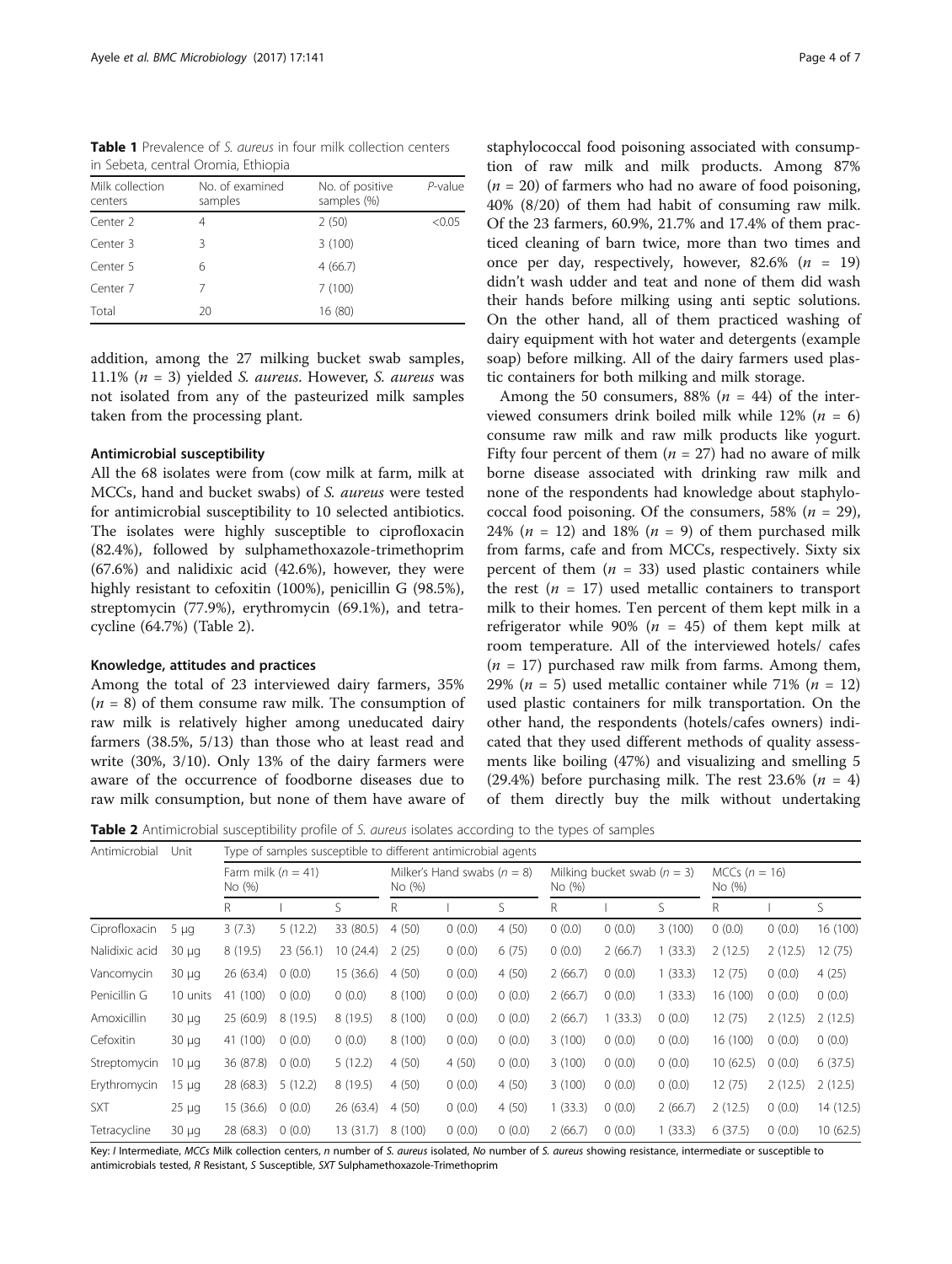quality assessment. Milk was found to be kept in a refrigerator by all hotels/cafes until consumption. Twenty seven percent (27%) of the consumers had no aware of the occurrence of milk borne diseases associated with drinking raw milk and none of the respondents had aware of staphylococcal food poisoning.

At the MCCs, milk from dairy farmers was checked using lactometer reading and an alcohol test for its freshness. Only those milk samples passed the tests were collected from the farmers. Among 19 milk collection centers, 78.9% ( $n = 15$ ) used plastic cans to collect milk. The cans were cleaned with soda ash and hot water at the processing plant and dispatched to the MCCs by vehicles used for transportation of milk to the plant. All the daily collected milk at each milk collection center was used by processing plant to produce pasteurized milk and milk products.

The processing plant, a modern commercial milk processing plant applying milk pasteurization techniques with good manufacturing practices, is located in Sebeta town. Laboratory tests namely petri-film paper test as a rapid microbial quality indicator test was conducted by the plant immediately up on arrival. Besides, milk samples were further subjected to the lactometer reading and alcohol test prior to processing. All the daily milk samples tested and accepted were processed to produce pasteurized milk, cheese and butter. Plastic and aluminum covered cartons were used for packaging of pasteurized milk.

# Discussion

In this study, from 209 lactating cow milk samples subjected to bacteriological examination, 19.6% (41/209) were found to be positive for S. aureus. This finding is nearly in agreement with the findings observed in Addis Ababa, 21.13% [\[25](#page-6-0)] and 16.2% [\[21](#page-6-0)]. However, the result of the present study showed a slight lower contamination rate compared to other works, 29.1% [[26](#page-6-0)], 27% [[27\]](#page-6-0), 44% [[14\]](#page-6-0) and 75% [[28](#page-6-0)]. This may be attributed to differences in the management practices at farm level.

In the present study, 80% (16/20) of the bulk milk samples from the MCCs were found to be contaminated with S. aureus. The results showed a higher contaminated bulk milk of MCCs with S. *aureus* than farm milk. This might be attributed to cross contamination of milk while bulking and poor handling during transportation from farm to collection centers and at milk collection centers [\[29\]](#page-6-0). The contamination of S. aureus at collection centers was nearly in agreement with the previous work [[14](#page-6-0), [27\]](#page-6-0) where S. aureus was isolated at recovery rate of 75% and 72%, respectively. But, this finding was relatively lower when compared with the report by Addis et al. [\[29\]](#page-6-0) from which they recovered 46% of S. aureus from milk at MCCs. We observed a significant increase of milk contamination with

S. aureus from farms (19.6% to milk collection centers (80% %); this might be due to mixing of milk from mastitic cows and/or poor handling.

In this study, none of the pasteurized milk samples yielded S. aureus. This shows that S. aureus were inactivated during pasteurization process and this indicates the absence of post pasteurization contamination and cross contamination during packaging [[1\]](#page-6-0). This is further supported by the fact that *Staphylococcus* species can be easily eliminated from foods by heat treatment [\[30](#page-6-0)].

The isolation of S. aureus from hands of milker's and milk buckets were 32% and 11.1%, respectively. These clearly indicated that milk handlers and milk buckets could be the potential sources of contamination of milk with *S. aureus*. The isolation rate from milker's hand was relatively in agreement with the prevalence rate reported by Deandrade and Zelante [\[31\]](#page-6-0) and Tondo et al. [[32\]](#page-6-0) whose results were 35.7% and 35.2%, respectively. This may be attributed to the fact that staphylococci are ubiquitous organisms and at least 50% of individuals carry the organism in their nasal passages, throat and through coughing or sneezing. They can also contaminate their hands and the variation might be due to differences in milk handling, hand washing and buckets and teats/udder washing practices [\[33](#page-6-0)].

The antimicrobial susceptibility tests carried out in this study indicated the occurrence of resistance of S. aureus to some of the commonly used antimicrobials. This study presents the sensitivity of the S. aureus isolates towards ciprofloxacin (82.4%), SXT (67.6%) and nalidixic acid (42.6%). However, the isolates were found to be highly resistant to cefoxitin (100%) and penicillin G (98.85%). The high resistance pattern of the isolates to penicillin G was relatively similar to the findings reported from different countries: 96.7% [[21\]](#page-6-0), 87.2% [[34](#page-6-0)] in Ethiopia and 80% in Sweden [[35\]](#page-6-0). But, it was in contrast to the other findings reported by [\[36](#page-6-0)–[38\]](#page-6-0) who reported 23% in West India, 57% in Iran and 50% in Finland of resistance to penicillin G, respectively. This is probably due to resistance to β-lactams and frequent use of the antibiotics. Moreover, the present study showed moderate resistance pattern of S. aureus to streptomycin (77.9%), erythromycin (69.1%), tetracycline (64.7%) followed by vancomycin (64.7%). The findings are inconsistent with the report of Abera et al. [\[39](#page-6-0)] in which 20.6%, 44.8% and 72.4% of resistance level is observed for tetracycline, streptomycin and vancomycin, respectively. This is due to the fact these drugs specifically tetracycline and streptomycin are commonly used in the treatment of infections in the study area. Lacks of stringent regulation and monitoring in the dispensing and use of antimicrobials in the country have also might contribute to the occurrence of high antimicrobial resistance to these drugs.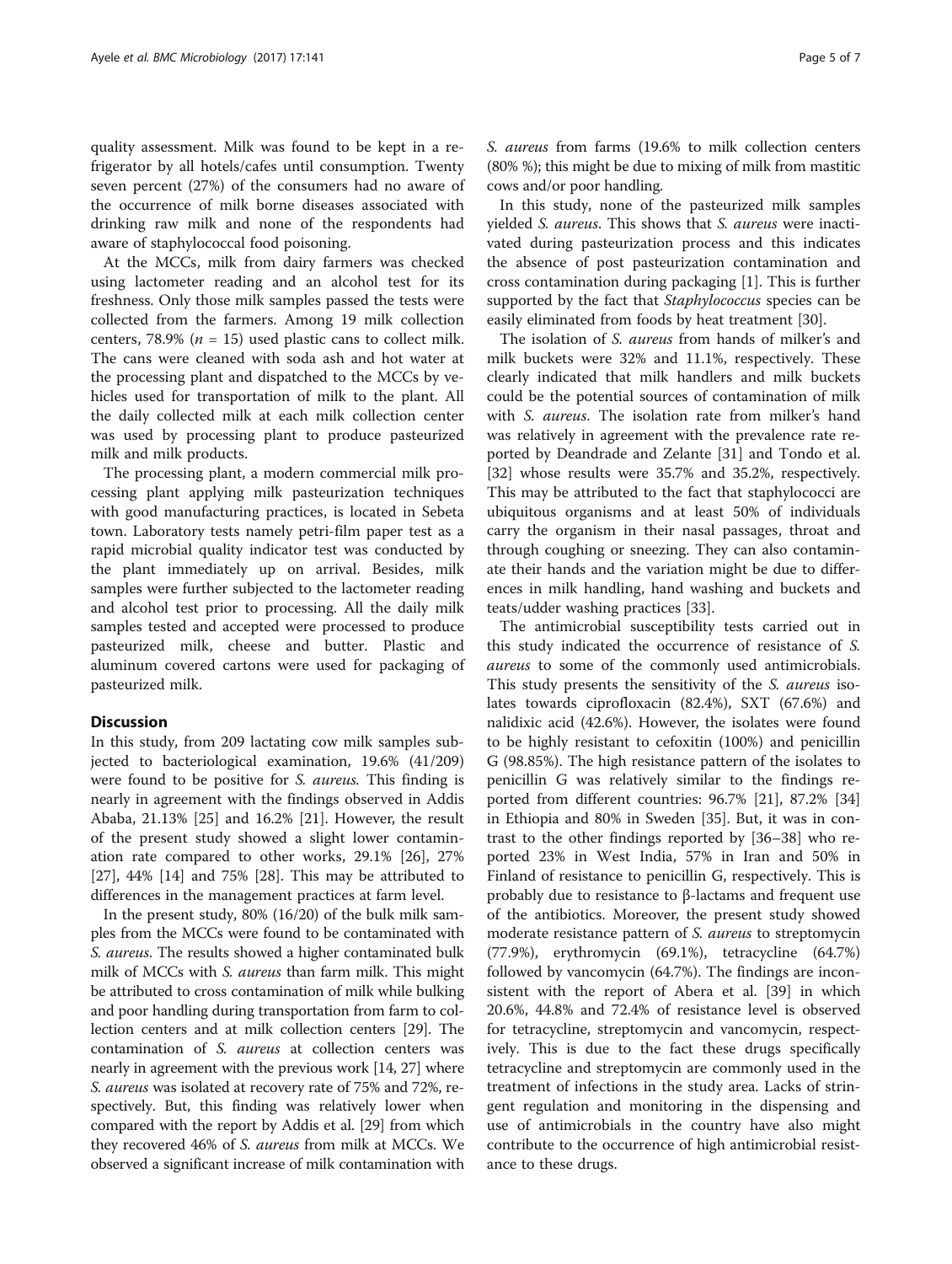Antibiotic therapy is an important tool in the treatment of S. aureus related infections. However, the misuse or intensive use of antibiotics can lead to the development of resistance among different bacterial strains [[40](#page-6-0)].

The current study revealed that, 82.6% of the farmers didn't wash udder and teat of the cows before milking and all of them didn't wash their hands using antiseptics but all washed equipment with hot water and soap (Ajax) before milking. This is in agreement with the report of [[41](#page-6-0)] where many farmers did not sufficiently clean their hands and udder before milking. These practices combined with the observation of the occurrence of S. aureus on hands of milkers' and milk buckets indicated that farmers have no knowledge on the importance of good milking practices in minimizing microbial contamination of milk raising the public health issues. Yet pre-milking udder preparation and employing good milk handling practices play an important role in minimizing contamination at the farm with S. aureus [\[14, 15](#page-6-0)].

In the present study, the use of plastic containers for milking, storing, collecting and transporting at farm, milk collection centers and by the processing plant was observed. Plastic containers have inherent characteristics that make them unsuitable for milk handling. Plastic containers scratch easily and provide hiding places for bacteria during cleaning and sanitization and poor conductor heat and hence will hinder effective sanitization by heat leading to bacterial contamination of the milk [\[42](#page-6-0)–[44](#page-6-0)].

Among the farmers, 35% had a habit of drinking raw milk and 87% of them didn't have awareness about food borne diseases associated with consumption of raw milk. A study in the USA similarly reported that 42.3% of dairy producers consumed raw milk [[45](#page-6-0)] and other findings also substantiated the raw milk consumption behavior among dairy farmers [[11, 16](#page-6-0), [17](#page-6-0)]. Similar to the farmers, 28% of milk consumers drink milk in the form of raw milk and raw milk products like yogurt and 54% of them has no awareness of milk borne diseases. Findings of this study showed that the level of knowledge and awareness of health risks associated with drinking milk by consumers was low when compared with results (20.6%) reported by Karimuribo et al. [[46](#page-6-0)]. Consumers form the last group of the food chain and therefore they are at risk of any malpractice occurring in the chain.

# Conclusions

In conclusion, the present study revealed the occurrence of contamination of milk with S. aureus along the milk value chain at farm and milk collection centers. The recovery of the bacteria from hands of milkers' and milk buckets were found to be the potential sources of milk contamination with this pathogen at the farm. The high prevalence of S. aureus at MCCs might indicate cross contamination of milk while bulking and poor handling during transportation from farm to collection centers and at milk collection centers. The study also revealed poor milk handling practices, raw milk consumption behavior, inadequate knowledge of milk borne disease and occurrence of antimicrobials resistant S. aureus. In general, the study has revealed the possibility of the public health risk posed by *S. aureus* in Sebeta town. Creation of public awareness about good milk handling practices, milk borne diseases and their prevention is important. In addition monitoring rational use of drugs and periodic assessment of the antimicrobial sensitivity of drugs prior use are recommended. What is more, future studies should consider investigation and designing of costeffective preventive and control options that would enable to reduce milk contamination by S. aureus and thereby the associated public health risks.

#### Abbreviations

CFU: Colony-forming units; KAP: Knowledge, attitudes and practices; MCC: Milk collection centers; SFP: Staphylococcal food poisoning

# Acknowledgments

This research was financially supported by Addis Ababa University.

#### Funding

This research was financially supported by Addis Ababa University.

## Availability of data and materials

The raw data generated during the study was attached along with this manuscript as a supporting files in excel spread sheet format. Further information on the data can be obtained from the co- authors Dr. Yodit Ayele and Dr. Bedaso Mamo Edao.

#### Authors' contributions

YA, BME, FDG, AFB, TBT, RG, TJB, MG & FT participated in study conception, design and writing proposal; YA & RG participated in sample collection& laboratory analysis; BME, FDG &TBT participated in coordination and supervision; FDG &YA data analysis and draft manuscript; AFB, FDG, TBT, & TJB edited the manuscript. All authors read and approved the final manuscript.

#### Competing interests

The authors declare that they have no competing interests.

# Consent for publication

All authors consent to submission of this manuscript.

### Ethics approval and consent to participate

The research was conducted after the proposal was presented and approved by the post graduate program and the ethical clearance committee of the Addis Ababa university college of veterinary medicine and Agriculture. Participants of the study were first informed about the purpose of the study and data on milk handling and consumption practices was collected after written consent of was obtained from each participants. If need arises the college can be directly contacted.

# Publisher's Note

Springer Nature remains neutral with regard to jurisdictional claims in published maps and institutional affiliations.

#### Author details

<sup>1</sup>Department of Microbiology, Immunology and Veterinary Public health College of Veterinary Medicine and Agriculture, Addis Ababa University, P.O. Box 34 Bishoftu, Ethiopia. <sup>2</sup>Department of Biomedical Sciences, College